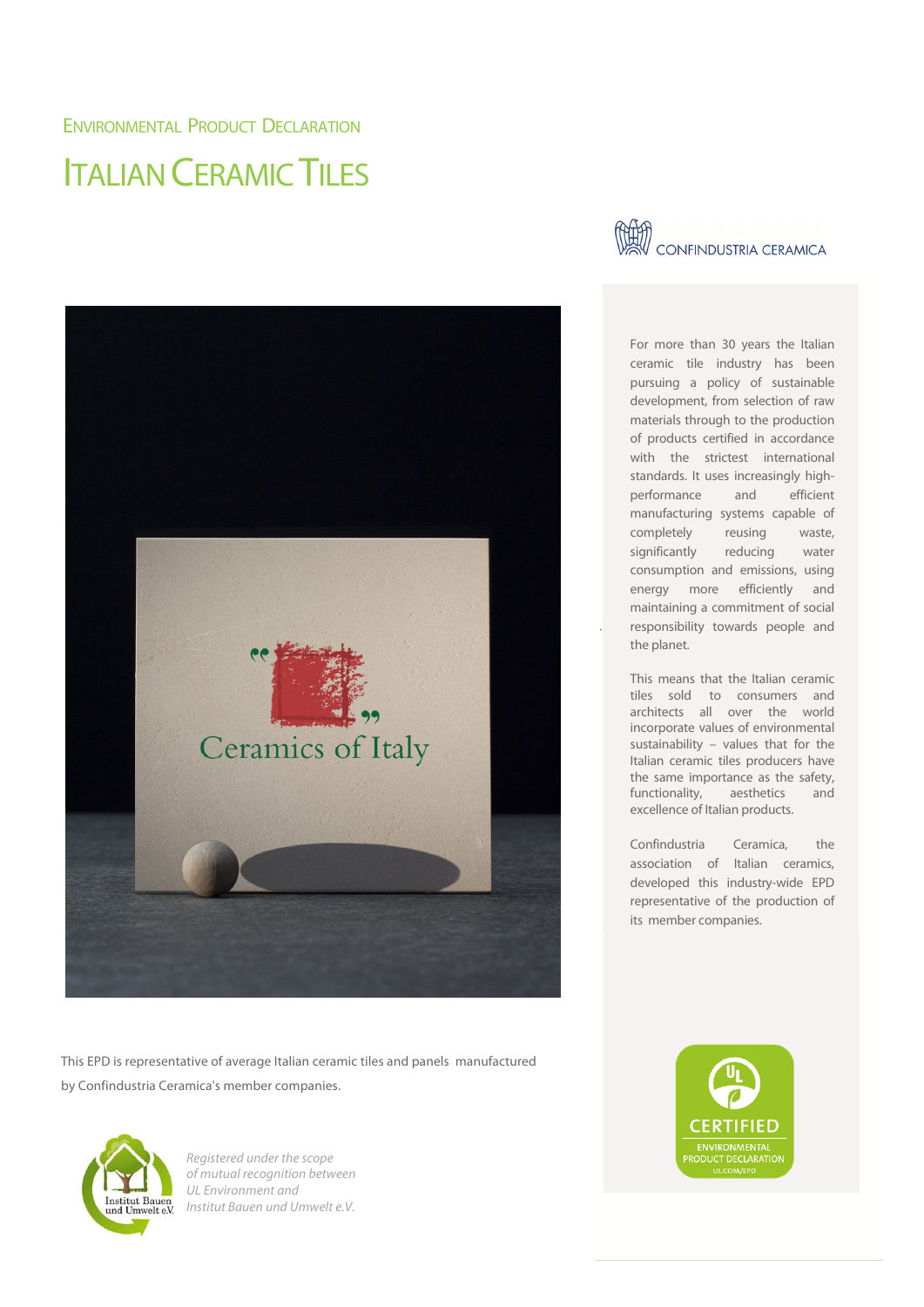## **ENVIRONMENTAL PRODUCT DECLARATION**



*Confindustria Ceramica*

## *Ceramic Tiles* **According to EN 15804 and ISO 14025 Dual Recognition by UL Environment and Institut Bauen und Umwelt e.V.**

his declaration is an environmental product declaration (EPD) in accordance with ISO 14025. EPDs rely on Life Cycle Assessment (LCA) to provide information on a number of environmental impacts of products over their life cycle. Exclusions: EPDs do not indicate that any environmental or social performance benchmarks are met, and there may be impacts that they do not encompass. LCAs do not typically address the site-specific environmental impacts of raw material extraction, nor are they meant to assess human health toxicity. EPDs can complement but cannot replace tools and certifications that are designed to address these impacts and/or set performance thresholds – e.g. Type 1 certifications, health assessments and declarations, environmental impact assessments, etc. Accuracy of Results: EPDs regularly rely on estimations of impacts, and the level of accuracy in estimation of effect differs for any particular product line and reported impact. Comparability: EPDs are not comparative assertions and are either not comparable or have limited comparability when they cover different life cycle stages, are based on different product category rules or are missing relevant environmental impacts. EPDs from different programs may not be comparable.



| <b>PROGRAM OPERATOR</b>       | <b>UL Environment</b>                                                                                                                                                                                    |
|-------------------------------|----------------------------------------------------------------------------------------------------------------------------------------------------------------------------------------------------------|
| <b>DECLARATION HOLDER</b>     | Confindustria Ceramica                                                                                                                                                                                   |
| <b>ULE DECLARATION NUMBER</b> | 4788420194.101                                                                                                                                                                                           |
| <b>IBU DECLRATION NUMBER</b>  | EPD-COI-20160202-ICG1-EN                                                                                                                                                                                 |
| <b>DECLARED PRODUCT</b>       | Ceramic Tiles                                                                                                                                                                                            |
| <b>REFERENCE PCR</b>          | Product Category Rules Part A: Calculation Rules for the Life Cycle Assessment<br>and Requirements on the Background Report, 03.2016<br>Product Category Rules Part B: Ceramic tiles and panels, 07.2014 |

| OF ISSUE                     | 26                         |
|------------------------------|----------------------------|
| <b>DATE</b>                  | $\sim$                     |
| ⊣ل                           | SeptemberA <del>J</del> EH |
| <b>UNTIL</b><br><b>VALID</b> | September 2021<br>つに<br>∠∪ |

| <b>CONTENTS OF THE</b><br><b>IDECLARATION</b>                                                                  | General information<br>Product / Product description<br><b>LCA</b> calculation rules<br>LCA scenarios and further technical information<br><b>LCA</b> results<br>References |                                                                      |
|----------------------------------------------------------------------------------------------------------------|-----------------------------------------------------------------------------------------------------------------------------------------------------------------------------|----------------------------------------------------------------------|
| The PCR review was conducted by:                                                                               |                                                                                                                                                                             | IBU - Institut Bauen und Umwelt e.V.                                 |
|                                                                                                                |                                                                                                                                                                             | PCR was approved by the Independent Expert<br>Committee (IEC) of IBU |
| was independently verified in accordance with ISO 14025 by<br>Underwriters Laboratories<br>$\Box$ INTERNAL     | The CEN Norm EN 15804 serves as the core PCR. This declaration<br>$\boxtimes$ EXTERNAL                                                                                      | Grant R. Martin                                                      |
|                                                                                                                |                                                                                                                                                                             | Grant R. Martin, UL Environment                                      |
| This life cycle assessment was independently verified in<br>accordance with EN 15804 and the reference PCR by: |                                                                                                                                                                             | IBU - Institut Bauen und Umwelt e.V.                                 |



## **Environment**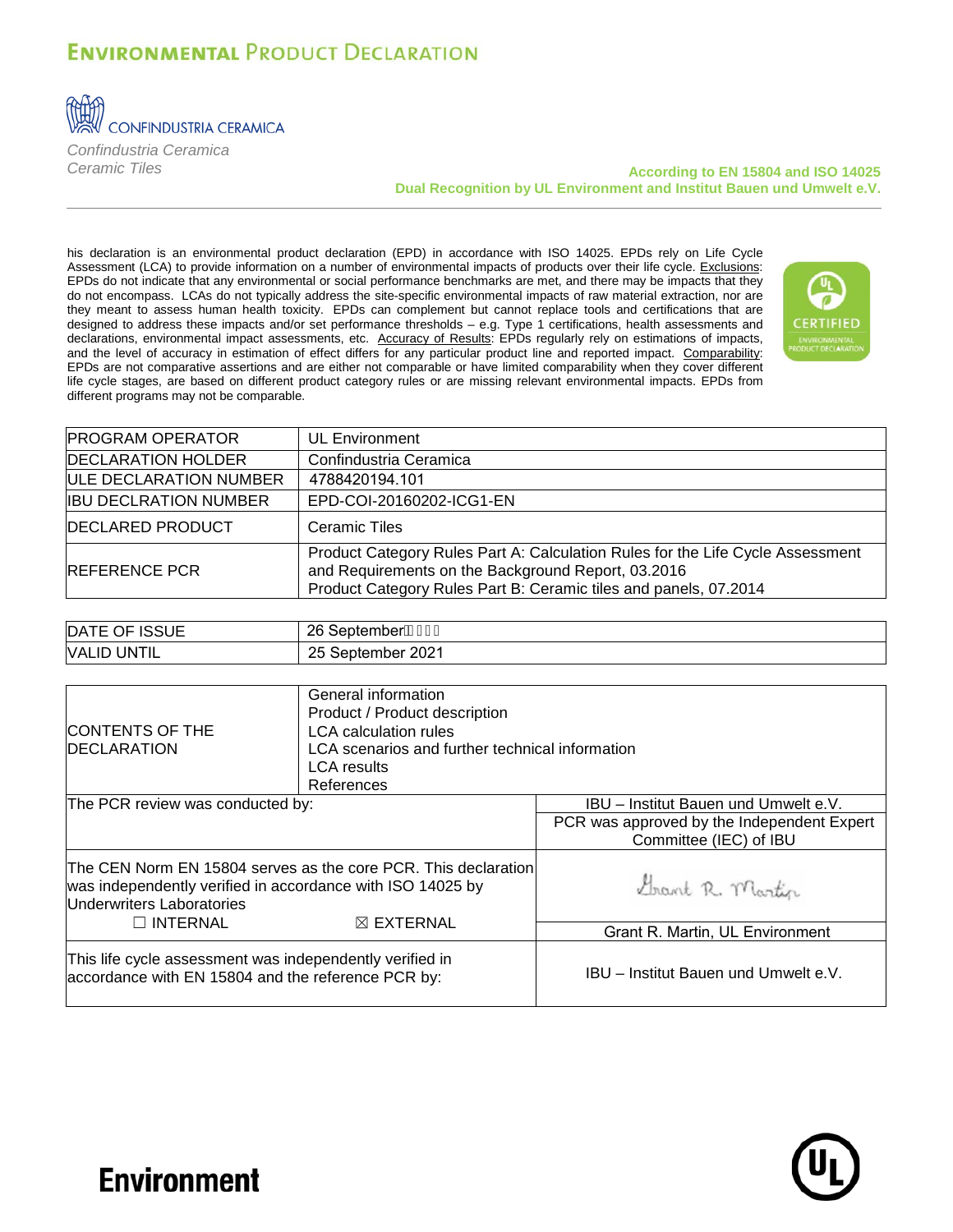## **1. General Information**

#### Confindustria Ceramica **International Italian Ceramic Tiles Programme holder Owner of the Declaration** IBU - Institut Bauen und Umwelt e.V. Confindustria Ceramica, Viale Monte Santo 40 Panoramastr. 1 41049, Sassuolo, Modena Italy 10178 Berlin Germany **Declaration number Declared product / Declared unit** 1  $m<sup>2</sup>$  ceramic tile (average) EPD-COI-20160202-ICG1-EN **This Declaration is based on the Product Scope: Category Rules:** This document refers to an average ceramic tile product manufactured by Confindustria Ceramica's Ceramic tiles and panels, 07.2014 member companies. (PCR tested and approved by the SVR) The LCA data were collected in 2014 within the members companies of the association. **Issue date** This study has involved, as primary data 76 companies 26.09.2016 and 84 plants, that represent 82,6% of the Italian ceramic tiles production. **The final results are Valid to representative of Confindustria Ceramica's**  25.09.2021 **member companies.** The owner of the declaration shall be liable for the underlying information and evidence; the IBU shall not be liable with respect to manufacturer information, life cycle assessment data and evidences. **Verification** Wirermayes The CEN Norm /EN 15804/ serves as the core PCR Independent verification of the declaration according to /ISO 14025/ Prof. Dr.-Ing. Horst J. Bossenmayer Prof. Dr.-Ing. Horst J. Bossenmayer<br>(President of Institut Bauen und Umwelt e.V.) internally internally internally x externally wann Matthias Schulz

Dr. Burkhart Lehmann (Managing Director IBU)

## **2. Product**

## **2.1 Product description**

Ceramic tiles, produced by Confindustria Ceramica's member companies are shaped mainly by dry pressing (but also by extrusion), starting from natural raw materials such as clay, feldspar, sand and kaolin. The main type of ceramic tiles is porcelain stoneware, characterized by a very compact structure and high performances. Other types include single fired tiles, like monoporosa, double fired tiles, etc. For this study an average ceramic tile product, representative of the whole production of Confindustria Ceramica's member companies, has been identified and adopted.

## **2.2 Application**

The ceramic tiles under study are intended and applied for both floor and wall coverings, installed both in internal and external environments, for residential, commercial and institutional use.

## **2.3 Technical Data**

Ceramic tiles produced by Confindustria Ceramica's member companies conform to the following standards and specifications. According to /EN 14411/ in Europe and /ISO 13006/ in the rest of the world ceramic tiles are classified into five main types based on shaping

methods (A = Extrusion, B: Dry pressing) and water absorption level.

Ceramic tiles with the lowest water absorption level (≤ 0.5%) can be designated as porcelain tiles (impervious tiles) Mosaic and trim units are included.

## **Constructional data**

(Independent verifier appointed by SVR)

Small colour differences may accour, according to /ISO10545-16/, (Delta)Ecmc < 0,75 (GL) / (Delta)Ecmc  $< 1,0$  (UGL)

Tactility, according to /CEN/TS 15209/, for tactile paving surface, i.e. when required for blind or vision impaired persons.

Others requirements listed in the annexes from A to L of /ISO 13006/ and /EN 14411/ are: length and width (acc. to /ISO 10545-2 sect. 2/), thickness (acc. to /ISO 10545-2 sect. 3/), straightness of sides (acc. to /ISO 10545-2 sect. 4/), rectangularity (acc. to /ISO 10545-2 sect. 5/), centre curvature (acc. to /ISO 10545-2 sect. 6/), edge curvature (acc. to /ISO 10545-2 sect. 6/), warpage (acc. to /ISO 10545-2 sect. 6/).

Surface quality (acc. to /ISO 10545-2 sect. 7/), minimum of 95% of the tiles shall be free from visible defects that would impair the appearance of the major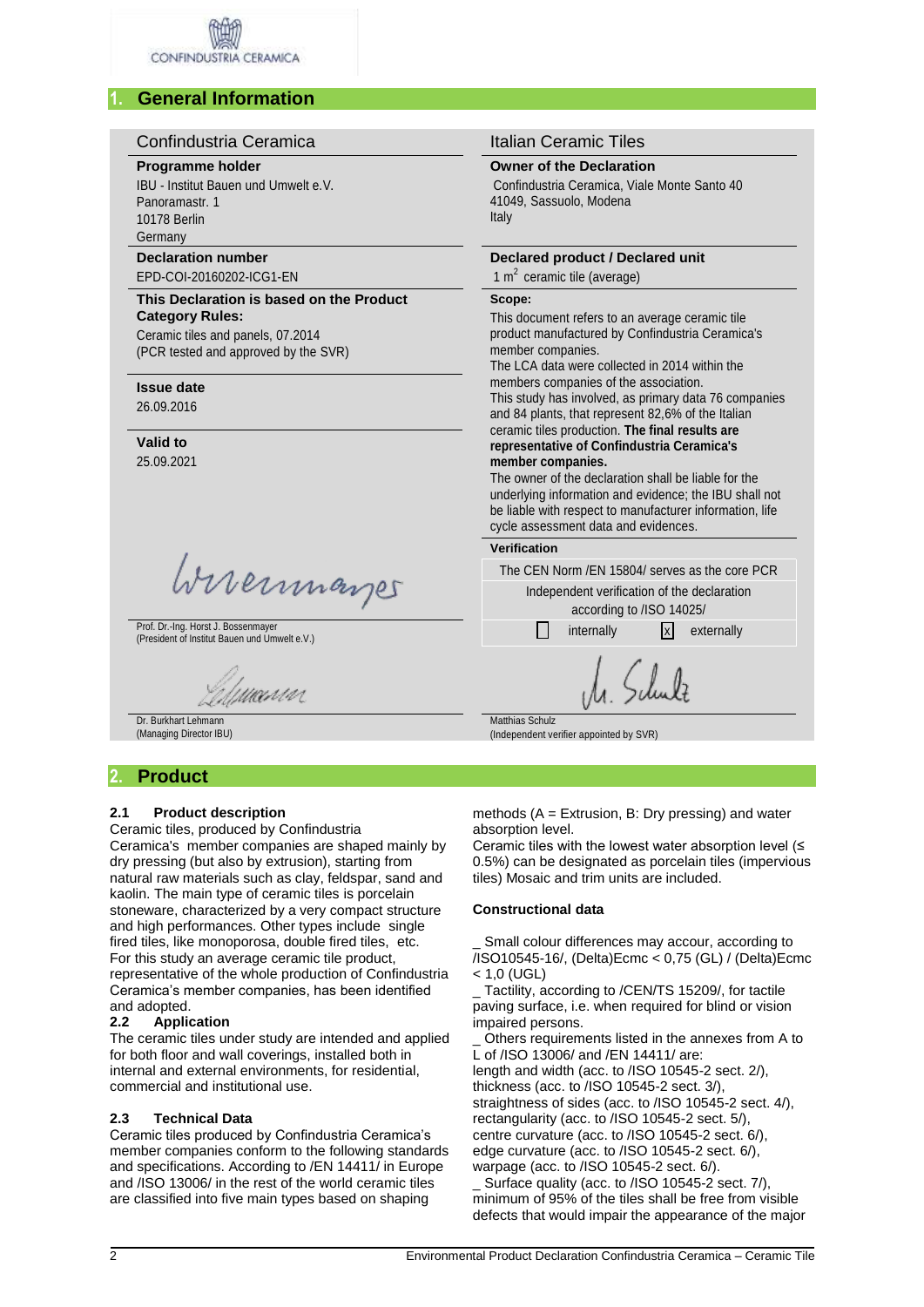**CONFINDUST** CERAMICA

## area of tiles.

| <b>Name</b>                                                                                 | Value                   | Unit                                  |
|---------------------------------------------------------------------------------------------|-------------------------|---------------------------------------|
| Water absorption acc. to /ISO<br>10545-3/                                                   | $0.0 - 20$              | ℅                                     |
| Break load acc. to /ISO 10545-4/                                                            | $8 - 35$<br>(min)       | $N/mm$ <sup><math>\land</math>2</sup> |
| Flexural strength acc. to /ISO<br>10545-4/                                                  | 200 - 1300<br>(min)     | $N/mm$ <sup><math>2</math></sup>      |
| Resistance to surface wear - -<br>Glazed tiles acc. to /ISO 10545-7/                        | $0 - 5$                 | Abrasion<br>Class                     |
| Coefficient of linear thermal<br>expansion acc. to /ISO 10545-8/                            | 9E10-6<br>(max)         | 1/K                                   |
| Thermal shock resistance acc. to<br>/ISO 10545-9/                                           | Resistant               |                                       |
| Crazing resistance acc. to /ISO<br>10545-11/                                                | Resistant               |                                       |
| Frost resistance acc. to /ISO<br>10545-12/                                                  | Resistant               |                                       |
| Nonslip propertie (class A, B oder<br>C) acc. to. /CEN/TS 16165/                            | Resistant               |                                       |
| Bond strength /adhesion acc. to.<br>/EN 12004/                                              | Resistant               |                                       |
| Impact resistance acc. to /ISO<br>10545-5/                                                  | Resistant               |                                       |
| Reaction to fire NO testing (CWT)                                                           | A1-A1FL                 |                                       |
| Chemical resistance acc. to /ISO<br>10545-13/                                               | A-C                     |                                       |
| Resistance to household<br>chemicals and swimming pool<br>salts acc. to /ISO 10545-13/      | $B$ (min)               |                                       |
| Resistance to low and high<br>concentrations of acids and alkalis<br>acc. to /ISO 10545-13/ | Resistant               |                                       |
| Resistance to staining acc. to /ISO<br>10545-14/                                            | Resistant               |                                       |
| Release of lead and cadmium -<br>Glazed tiles acc. to /ISO 10545-<br>15/                    | If required             |                                       |
| Moisture expansion acc. to /ISO<br>10545-10/                                                | Resistant               |                                       |
| Resistance to deep abrasion<br>(ungl. tile) acc. To /ISO 10545-6/                           | 2365 for<br>A,540 for B | mm <sup>^3</sup>                      |

## **2.4 Application rules**

For the placing on the market in the EU/EFTA, with exception of Switzerland, EU regulation no. 305/2011 applies. The products need a Declaration of Performance taking into consideration /EN 14411/ Ceramic tiles, Definitions, classification, characteristics, evaluation of conformity and the CEmarking.

Some of Confindustria Ceramica member's companies also comply with the following standard:

 /2009/607/EC/ Commission decision of 9 July 2009 establishing the ecological criteria for the award of the Community eco-label to hard coverings.

## **2.5 Delivery status**

The measurements of products can vary between different formats, thicknesses range from 3 mm (for ultra-thin tiles) to 30 mm (for thickened tiles).

#### **2.6 Base materials / Ancillary materials Main raw materials for ceramic tile:**

- Clay 42%
- Sand 13%
- Feldspar 35%
- Rhyolite 4%

## **Main glaze components:**

- Clay powder
- **Quartz**
- Alumina
- Natural pigments
- Frits

## **Main auxiliary additives:**

- Dispersant
- Binder
- Fluidifying agents
- **Pigments**

## **2.7 Manufacture**

The typical manufacturing process of the ceramic tile object of this EPD is represented and described below.



The required composition of raw materials, including also recycled wastes, is mixed and ground in mills, either in a wet or a dry process.

In the wet process, the slurry produced (with around 25-30 % water) is treated in spray driers that use thermal energy from natural gas and high air pressure in order to produce a dry powder with spherical granules of appropriate size distribution, ready to be pressed. In the drying process the production of energy via cogeneration is a widespread practice. In the dry process, without water, no spray driers are used.

Ceramic tiles are generally formed by dry pressing, using special moulds (isostatic pressing). At present new forming techniques have been developed in particular for thin and large size tiles, using special tape compaction procedures. The required formats are obtained by cutting the initial slabs after compaction. Glazing and decoration are performed on dried tile surfaces. Both wet and dry application techniques can be used. Digital glazing and decoration techniques have been introduced and adopted in the ceramic tile industry, and are at the base of very special ceramic tile surfaces.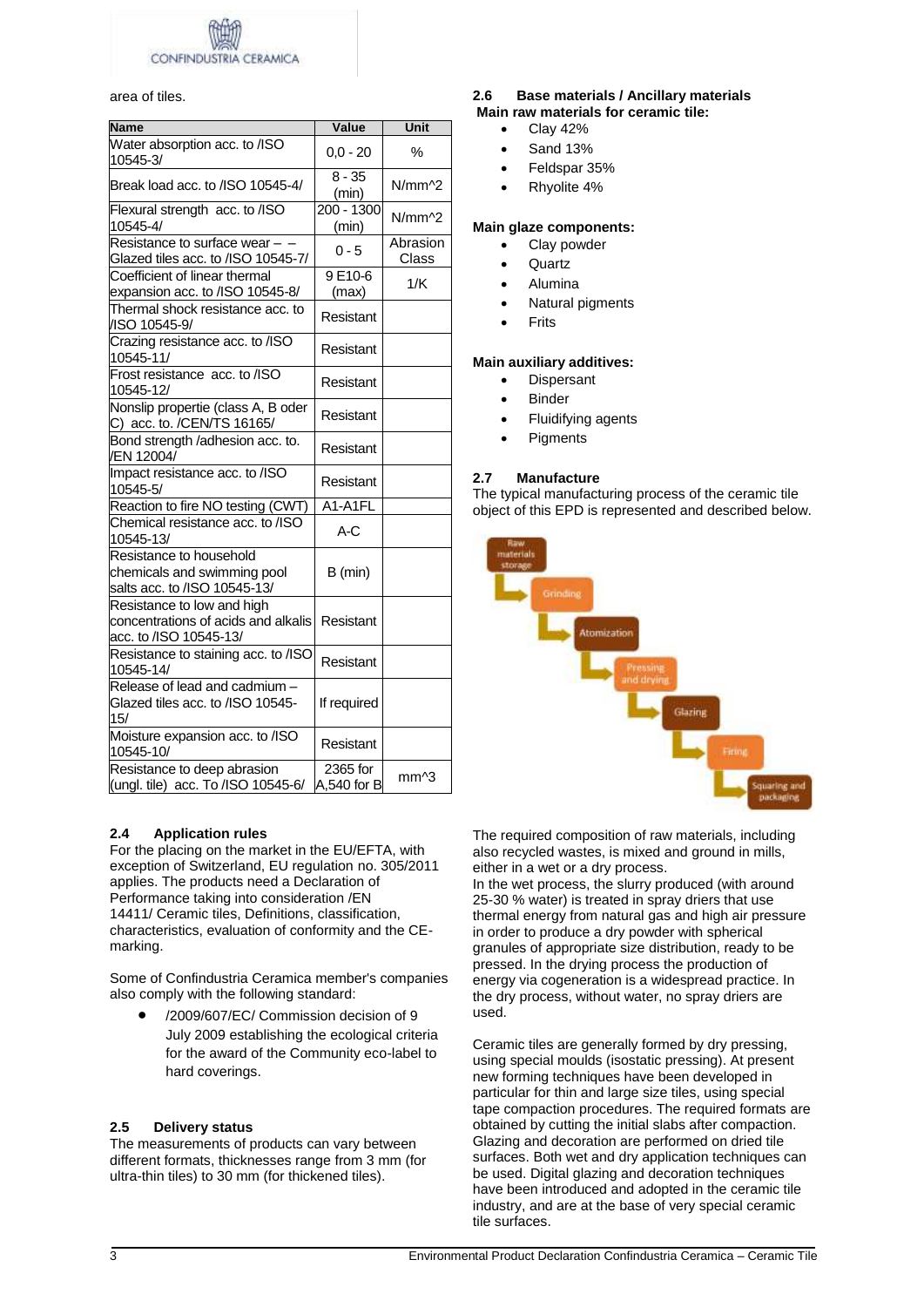

The firing phase takes place at different temperatures (depending on the ceramic tile produced, between 1000°C and 1300°C ) in order to achieve the typical ceramic tile features of abrasion, water and chemicals resistance and durability.

Before selection and packing lines, rectified products are cut and squared at the desired size.

The final product is packed in cardboard boxes, stacked on wooden pallets and protected with PET film. The tiles are stored in warehouse until the order preparation for customer shipment.

The monitoring of the production performances is implemented mainly by the quality management system (QMS) and process certification in compliance with: / ISO 9001 / ISO 50001 / ISO 14001 / EMAS / OHSAS 18001 /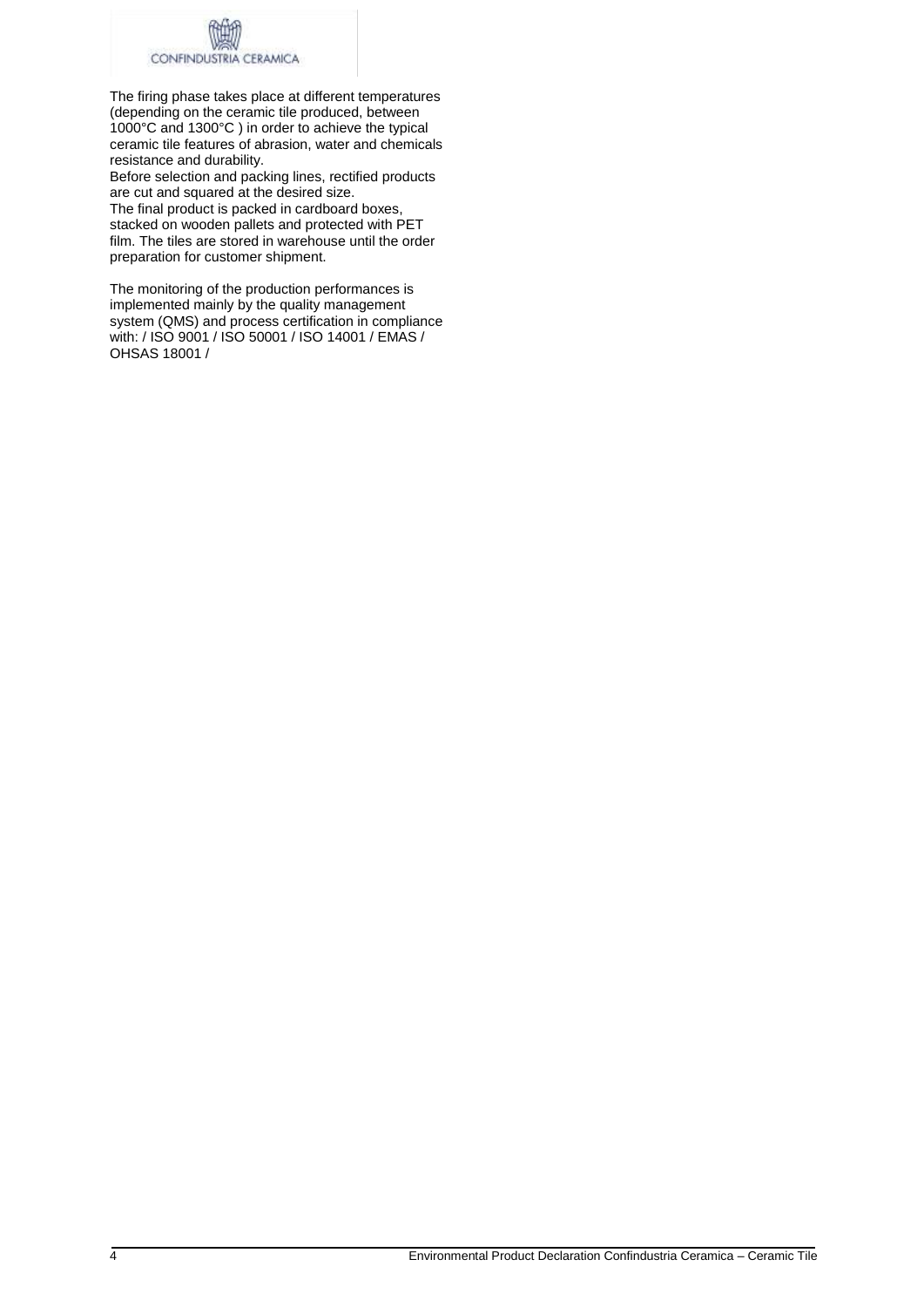## **2.8 Environment and health during manufacturing**

Workers are informed about physical and chemical risks associated to their job and workplace. They receive an appropriate training and personal protective equipment. Confindustria Ceramica promoted the adoption of health and safety practices agreed with Trade Unions and HSE local authorities. Furthermore Confindustria Ceramica implemented the Social Dialogue agreement (NEPSI) followed by member companies. Confindustria Ceramica also promoted the adoption of studies and guidelines on environmental management to monitor and increase companies' performances.

## **Water / soil:**

Contamination of water and soil does not occur. Italian ceramic tile companies recycle the total amount of waste water during the drying process in form of steam or release it into the internal waste water treatment and re-use it internally or externally **Air:**

For energy production purpose only natural gas is burned. Emissions from the combustion process are under strict limits and monitored. Environmental protection measures are employed.

A broad number of companies use self produced electricity via cogeneration and solar panels.

## **2.9 Product processing/Installation**

Tiles are fixed to the walls and floors surfaces using different materials and amounts, for example, dispersion and cementitious adhesives and mortars, sealants or liquid applied membranes. During the installation, no emissions occur and no health or environmental risks derive from ceramic tile installations.

## **2.10 Packaging**

The tiles are packed in cardboard boxes, wrapped with polyethylene film and plastic straps and stacked on wooden pallets. The amount of packaging material can vary according to the tile size.

Packaging end of life phase includes (according to /Eurosta 2013/):

- Paper: recycling, energy recovery, disposal;
- Plastic: recycling, energy recovery, disposal;
- Wood: reuse, energy recovery, landfill.

## **2.11 Condition of use**

Ceramic tiles are solid and inert due to being burnt at high temperatures. The environmental impacts

## **3. LCA: Calculation rules**

## **3.1 Declared Unit**

The declared unit is 1  $m^2$  ceramic tiles for covering walls and floors with an average mass of 19.9 kg.

## **Declared unit**

| <b>Name</b>               | Value  | Unit  |
|---------------------------|--------|-------|
| Declared unit             |        |       |
| Grammage                  | 19.9   | ka/m' |
| Conversion factor to 1 kg | 0.0503 |       |

generated during the B1 phase are very low and therefore can be neglected.

## **2.12 Environment and health during use**

Ceramic is intrinsically inert, chemically stable and therefore, during the use stage, does not emit any pollutants or substances which are harmful to environment and health such as: VOCs and Radon

## **2.13 Reference service life**

The service life of tiles is generally higher than 50 years / BNB 2011 /. According also to /US Green Building Council/ the service life of tiles could be as long as the life of the building itself. Therefore 60 years can be an alternative tile's life for /U.S. GBC/. The results reported consider the tile's use of 1 year, therefore multiplying B2 values for 50 or 60, it's possible to obtain B2 values referred to 50 or 60 years. A reference-life according to / ISO 15686 / is not reported.

Influences on ageing when applied in accordance with the rules of technology

#### . **2.14 Extraordinary effects**

## **Fire**

According to /EN 13501-1:2007+A1:2009/, ceramic tiles can be classified as A1 class of fire resistance rating, because they do not contribute to fire.

## **Water**

Ceramic tiles cannot react with water because they are an insoluble material.

## **Mechanical destruction**

Ceramic tiles can be smashed mechanically, but no harmful damage on the environment is expected.

## **2.15 Re-use phase**

After the demolition and deconstruction stage, ceramic tiles can be crushed and then used in a range of different applications, like concrete aggregates or road construction.

## **2.16 Disposal**

According to the /European Waste Catalogue/ (EWC) ceramic tiles waste belongs to the group 17 "Construction and demolition wastes", tiles and ceramic (code:17 01 03).

## **2.17 Further information**

More information can be found at: www.confindustriaceramica.it www.laceramicaitaliana.it/

## **3.2 System boundary**

The entire life cycle of the product is considered (Type of EPD: cradle- to- grave) and the module described below are declared in this EPD.

Modules A1-A3 include those processes that provide energy and material input for the system (A1), transport up to the factory gate of the plant  $(A2)$ , manufacturing processes as well as waste processing (A3).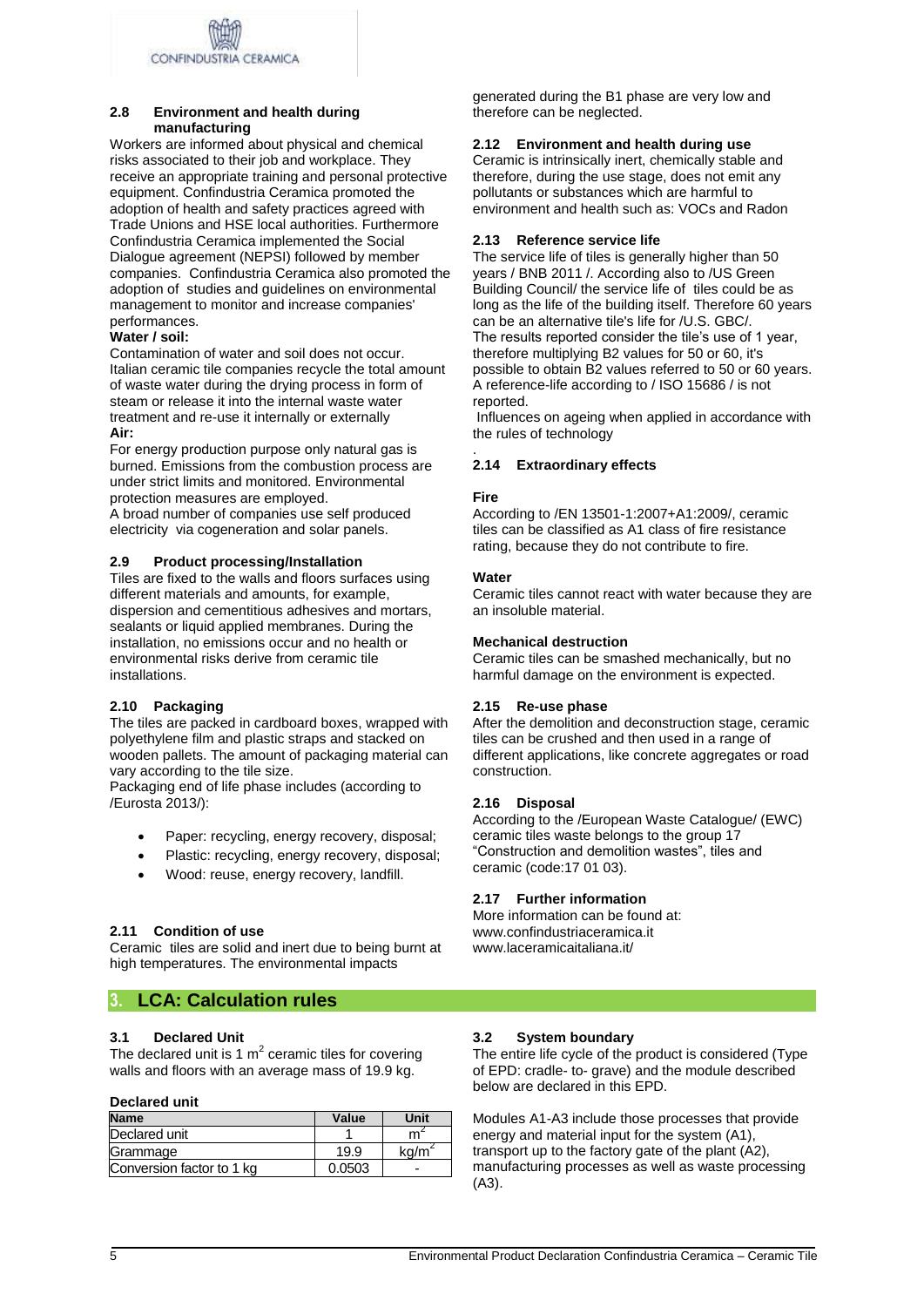

Module A4 includes the transport from the production site to the customer or to the point of installation of the tiles.

Module A5 considers all tile installation steps (like adhesives consumption) also packaging waste processing (recycling, incineration, disposal). Credits from energy substitution are declared in module D. During this phase a ceramic material loss of 6,5% has been considered.

Module B1 considers the use of tiles. During the use of ceramic tiles no hazardous indoor emissions are expected to occour.

Module B2 includes the cleaning of the tiles. Provision of water, cleaning agent for the cleaning of the tiles, incl. waste water treatment are considered.

Modules B3-B4-B5 are related to the repair replacement and refurbishment of the tiles. If the tiles are properly installed no repair, replacement or refurbishment processes are necessary.

Modules B6-B7 consider energy use for operating building integrated technical systems (B6) and operational water use for technical building-related systems. No operational energy or water use are considered. Cleaning water is declared under B2.

Module C1 regards demolition and de-construction process of the tiles from the building.

Module C2 considers transportation of the discarded tile to a recycling or disposal process.

Module C3 considers every process (collection, crushing process etc.) properly for recycling the tiles.

Module C4 includes all the landfill disposal processes, including pre-treatment and management of the disposal site.

Module D includes benefits from all net flows in the end-of-life stage that leave the product boundary system after having passed the end-of-waste stage. Loads from packaging incineration and resulted energy credits (electricity and thermal energy) are declared within module D.

## **3.3 Estimates and assumptions**

The modules from A5 to C4 are scenarios based on average data

included into the PCR created by the European Ceramic Tile Manufacturers' Federation /CET PCR 2014/.

For those materials, (glaze compost, colorant, and chemical additives) where no primary data were available and an exact chemical composition (coming from datasheet) was unknown an average composition was used, and assumptions were taken based on common chemicals criteria.

## **3.4 Cut-off criteria**

All known inputs and outputs were considered.

## **3.5 Background data**

Background data for the Life Cycle Modelling have been taken from the last version /Gabi 7/ professional database (updated to SP30, year 2016). Other sources for background data used are /ELCD/FEFCO/, /*Perry's Chemical Engineers*' *Handbook/, /Ceramic Glaze Handbook/, /European Ceramic Tile Manufacturers' Federation/.* 

## **3.6 Data quality**

The period of validity of background data from the thinkstep database lies between 2012 and 2018. Most information (energy and water consumption, pollutant emissions powder atomized and ceramic production) are measured or directly calculated at company level and declared in the Italian IPPC document called AIA, that is specific and verified for each plant involved in this study. Emissions of carbon dioxide (connected to carbonate's oxidation) are collected using ETS (Emission Trading System) declaration. Detailed data was obtained not only for raw material mixtures (collected with specific company primary data) but also for colorants, frits and other raw materials used in the glaze's manufacturing. The overall data quality can be considered good.

## **3.7 Period under review**

The primary data collected in the study refer to 2014.

## **3.8 Allocation**

Energy and material supplies have been allocated to the product based on annually produced mass of ceramic tiles. No further allocations have been applied within the subsequent module.

Moreover, some ceramic wastes are internally recycled; credits from energy recovery of packaging materials from the end-of-life of the product are taken into account.

## **3.9 Comparability**

Basically, a comparison or an evaluation of EPD data is only possible if all the data sets to be compared were created according to /EN 15804/ and the building context, respectively the product-specific characteristics of performance, are taken into account.

## **4. LCA: Scenarios and additional technical information**

The following technical information about declared modules and related scenarios is based on average data, according to the European Ceramic Tile Manufacturers' Federation and in accordance with Confindustria Ceramica.

## **Transport to the building site (A4)**

Confindustria Ceramica's member companies commercialize their ceramic tiles in Italy, Europe and the rest of the world. Average default transportation

scenarios are used and displayed below.

| <b>Name</b>                                                                      | Value | Unit       |
|----------------------------------------------------------------------------------|-------|------------|
| Litres of fuel (per FU)                                                          | 31    | $1/100$ km |
| Capacity utilisation volume factor<br>(including empty runs)                     | 0.85  |            |
| National destination Truck with a<br>capacity of 27 tons (51 % of tiles<br>sold) | 300   | km         |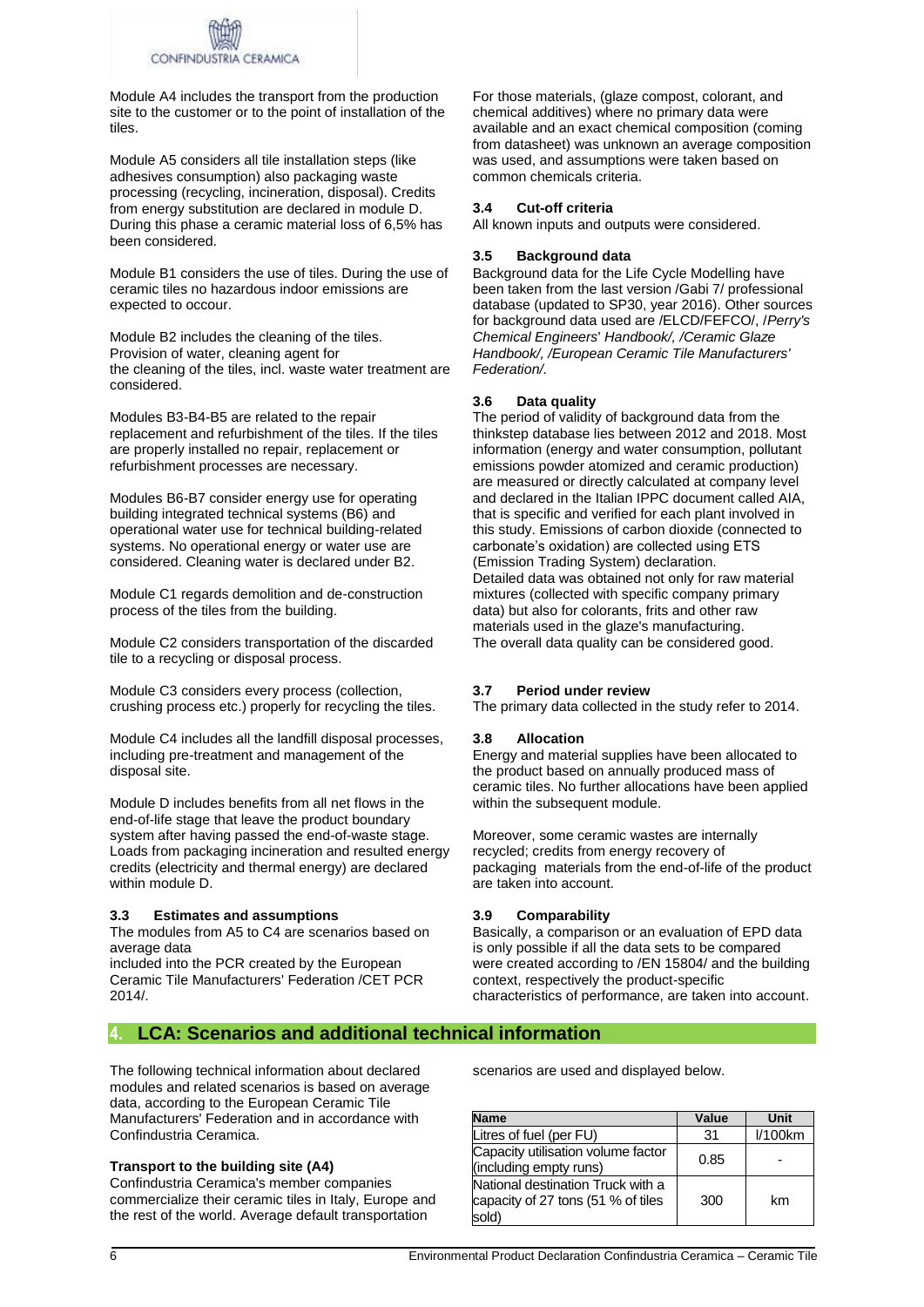

| European destination Truck with a<br>capacity of 27 tons (34% of tiles<br>sold) | 1390 | km |
|---------------------------------------------------------------------------------|------|----|
| Transoceanic freight ship                                                       | 6520 | km |

## **Installation into the building (A5)**

For the installation stage 3 options are defined, where different materials can be used. For option 1, adhesives, mortar and water, for option 2 mortar dispersion adhesives and polysulfides for option 3 also cementitious adhesives (different quantities for different tile formats). These considerations are based on average data from different manufacturers of ceramic tiles in Europe. In this EPD it is assumed that the tiles are installed using cementitious adhesive (option 3).

For the treatment of packaging waste, a European average scenario is used and shown, taken from /"Eurostat, 2013"/, therefore the end of life is recycling, energy recovery and landfill, for plastic and paper instead reuse, energy recovery and landfill for wood. The ceramic material loss considered is 6,5%.

| <b>Name</b>           | Value | Unit |
|-----------------------|-------|------|
| Cementitious adhesive |       | kσ   |
|                       |       |      |

**Use (B1)** Ceramic tiles are robust and have a hard, abrasion-resistant surface. There are no impacts on the environment during the use stage.

## **Maintenance (B2):**

Ceramic covering products shall be cleaned regularly, to a greater or lesser degree, depending on the type of building: residential, commercial, healthcare. Thus, the consumption of water and disinfectant has been considered. The values declared in this stage refer to a time period of 1 year.

## **Scenario for maintaining ceramic floor and wall tiles:**

Residential use: 0.3 ml of detergent and 0.002 l of water are used to wash 1  $m^2$  of ceramic tiles once a week. This stage scenario is based on average data from different manufacturers of ceramic tiles in Europe.

| <b>Name</b>                  | Value  | Unit      |
|------------------------------|--------|-----------|
| Water consumption            | 0.002  |           |
| Detergent                    | 0,0003 |           |
| Floor tile Maintenance cycle | 2400   | Number/SL |
| Wall tile Maintenance cycle  | 200    | Number/SL |

## **Repair, replacement and refurbishment (B3, B4, B5)**

In general the service life of ceramic tiles is the same as the building life time. Repair, replacement and refurbishment is not required for ceramic tiles.

## **Operational energy and water use (B6, B7):**

These modules are not relevant for ceramic tiles.

## **End of life (C1-C4)**

C1: This module, according to the PCR developed by the European Ceramic Tile Manufacturers' Federation is not relevant for ceramic tiles.

C2: The ceramic tile demolition waste is transported from the building site to a container or treatment plant by truck and an average distance of 20 km is considered. The return trip shall be included in the system. It can be considered an average distance of 30 km from the container or treatment plant to final destination.

The results for the end-of-life are declared for the 2 different scenarios:

| <b>Name</b>                            | Value | <b>Unit</b> |
|----------------------------------------|-------|-------------|
| Scenario No. 1 Recycling<br>percentage | 100   | ℅           |
| Scenario No.1 Material to<br>recycling | 24.7  | kg          |
| Scenario No. 2 Landfill percentage     | 100   | $\%$        |
| Scenario No. 2 Material to landfill    | 24.7  | kq          |

C3: Recycling scenario includes the treatment of the ceramic material for later use as mineral/raw material. It is divided in 2 sub-scenarios:

1) Recycling 100%

2) Recycling 0%

C4: Landfill disposal scenarios used is divided in the 2 sub-scenarios:

1) Landfilling 0%

2) Landfilling 100%

## **Benefits and loads beyond the product system boundary (D):**

Module D includes credits from materials recycling of tiles and packaging, energy credits from thermal recovery of the packaging.

The results for module D are declared for the 2 different scenarios.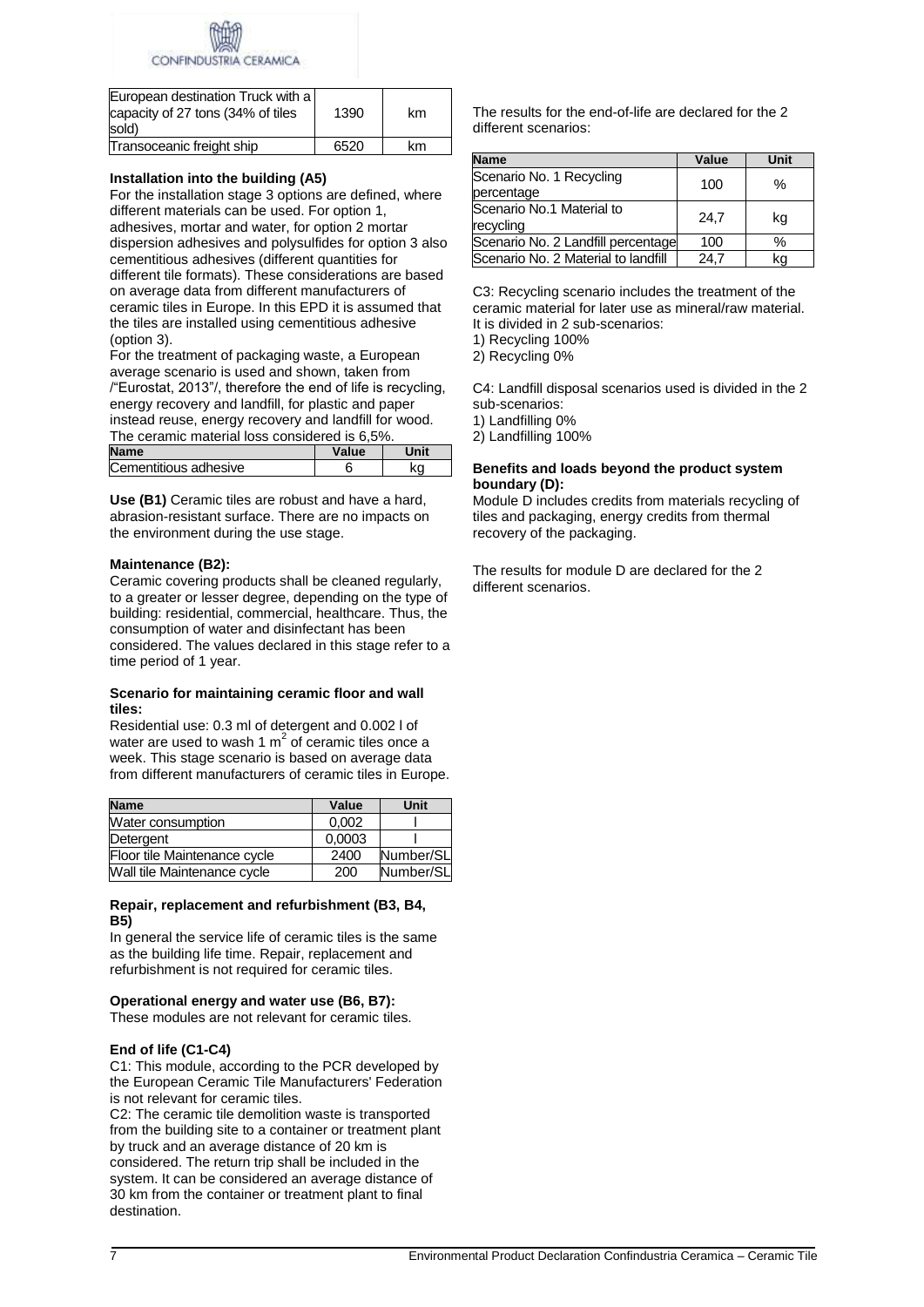## **5. LCA: Results**

The tables below show the results of the LCA. Basic information on all declared modules are provided in chapter 4. There are two scenarios for the end-of-life (C3, C4 and D): scenario **1** considers 100% recycling, scenario **2** considers 100% landfill disposal.

|                               |                       | <u>DESCRIPTION OF THE SYSTEM BOUNDARY (X = INCLUDED IN LCA; MND = MODULE NOT DECLARED)</u>                      |  |                                                          |                    |           |                                              |                        |                            |                               |                     |                             |                  |                             |                          |                         |                   |                                                                                                                                                                                                                                                                                                                                                                                 |                          |                  |                    |                      |                                                |                                                    |
|-------------------------------|-----------------------|-----------------------------------------------------------------------------------------------------------------|--|----------------------------------------------------------|--------------------|-----------|----------------------------------------------|------------------------|----------------------------|-------------------------------|---------------------|-----------------------------|------------------|-----------------------------|--------------------------|-------------------------|-------------------|---------------------------------------------------------------------------------------------------------------------------------------------------------------------------------------------------------------------------------------------------------------------------------------------------------------------------------------------------------------------------------|--------------------------|------------------|--------------------|----------------------|------------------------------------------------|----------------------------------------------------|
|                               |                       |                                                                                                                 |  | <b>CONSTRUCTI</b>                                        |                    |           |                                              |                        |                            |                               |                     |                             |                  |                             |                          |                         |                   |                                                                                                                                                                                                                                                                                                                                                                                 |                          |                  |                    |                      |                                                | <b>BENEFITS AND</b>                                |
|                               | PRODUCT STAGE         |                                                                                                                 |  | ON PROCESS                                               |                    |           |                                              |                        |                            | <b>USE STAGE</b>              |                     |                             |                  |                             |                          |                         |                   |                                                                                                                                                                                                                                                                                                                                                                                 | <b>END OF LIFE STAGE</b> |                  |                    |                      |                                                | <b>LOADS</b><br><b>BEYOND THE</b><br><b>SYSTEM</b> |
|                               |                       |                                                                                                                 |  | <b>STAGE</b>                                             |                    |           |                                              |                        |                            |                               |                     |                             |                  |                             |                          |                         |                   | <b>BOUNDARIES</b>                                                                                                                                                                                                                                                                                                                                                               |                          |                  |                    |                      |                                                |                                                    |
| Raw material<br><b>Alddns</b> | Transport             | Manufacturing                                                                                                   |  | Transport from the<br>gate to the site                   | Assembly           | Use       |                                              | Maintenance            | Repair                     |                               | Replacement         |                             |                  | Refurbishment               | Operational energy       | use                     | Operational water | De-construction<br>demolition<br>use                                                                                                                                                                                                                                                                                                                                            | Transport                |                  | Waste processing   | Disposal             | Recovery-<br>Reuse-                            | Recycling<br>potential                             |
| A1                            | A2                    | A <sub>3</sub>                                                                                                  |  | A4                                                       | A <sub>5</sub>     | <b>B1</b> |                                              | <b>B2</b>              | <b>B3</b>                  |                               | <b>B4</b>           |                             | <b>B5</b>        |                             |                          | <b>B6</b>               | <b>B7</b>         | C <sub>1</sub>                                                                                                                                                                                                                                                                                                                                                                  | C <sub>2</sub>           |                  | C <sub>3</sub>     | C <sub>4</sub>       |                                                | D                                                  |
| X                             | X                     | X                                                                                                               |  | X                                                        | X                  | X         |                                              | X                      | X                          |                               | X                   |                             |                  | X                           |                          | X                       | X                 | X                                                                                                                                                                                                                                                                                                                                                                               | X                        |                  | X                  | X                    |                                                | X                                                  |
|                               |                       |                                                                                                                 |  |                                                          |                    |           |                                              |                        |                            |                               |                     |                             |                  |                             |                          |                         |                   | RESULTS OF THE LCA - ENVIRONMENTAL IMPACT: 1 m² of average ceramic tile (19,9 kg / m²)                                                                                                                                                                                                                                                                                          |                          |                  |                    |                      |                                                |                                                    |
|                               | CML 2001 - April 2013 |                                                                                                                 |  |                                                          |                    |           |                                              |                        |                            |                               |                     |                             |                  |                             |                          |                         |                   |                                                                                                                                                                                                                                                                                                                                                                                 |                          |                  |                    |                      |                                                |                                                    |
| Param<br>eter                 |                       | Unit                                                                                                            |  | A1-A3                                                    |                    | A4        | A5                                           | B1                     | <b>B2</b>                  |                               |                     |                             |                  |                             | <b>B3B4B5B6B7C1</b>      | C <sub>2</sub>          |                   | C <sub>3/1</sub>                                                                                                                                                                                                                                                                                                                                                                | C <sub>3/2</sub>         | C4/1             | C4/2               |                      | D/1                                            | D/2                                                |
| <b>GWP</b>                    |                       | [kg CO <sub>2</sub> equiv.]                                                                                     |  | $1.05E + 1$                                              | 9.34E-1            |           | $2.80E + 0$                                  | 0                      | 8.98E-3                    | 0                             | 0                   | $\mathbf 0$                 | 0                | $\mathbf 0$                 | 0                        | 2.86E-2                 |                   | 6.39E-2                                                                                                                                                                                                                                                                                                                                                                         | 0                        | 0                | 3.96E-1            |                      | $-5.00E - 1$                                   | $-4.40E-1$                                         |
| ODP<br>AP                     |                       | [kg CFC11 equiv.]<br>$\overline{[kg SO}_2$ equiv.                                                               |  | 2.47E-2                                                  | 4.99E-3            |           | 6.10E-10 6.17E-12 4.95E-11<br>3.75E-3        | 0<br>0                 | 5.07E-13<br>1.53E-5        | $\mathbf 0$<br>0              | 0<br>0              | $\overline{0}$<br>$\pmb{0}$ | 0<br>0           | $\mathbf 0$<br>0            | $\pmb{0}$<br>0           | 1.32E-13<br>1.25E-4     |                   | 4.79E-12<br>5.39E-4                                                                                                                                                                                                                                                                                                                                                             | 0<br>0                   | 0<br>0           | 2.38E-3            | 4.36E-12             | -6.65E-11 -6.47E-11<br>$-9.19E - 4$            | $-6.41E - 4$                                       |
| EP                            |                       | $[kg (PO4)3$ equiv.                                                                                             |  | 2.75E-3 5.97E-4                                          |                    |           | 7.67E-4                                      | $\pmb{0}$              | 2.71E-6                    | 0                             | 0                   | $\overline{0}$              | 0                | $\mathbf 0$                 | 0                        | 3.08E-5                 |                   | 1.08E-4                                                                                                                                                                                                                                                                                                                                                                         | 0                        | 0                |                    | 3.23E-4              | -1.54E-4                                       | $-9.67E - 5$                                       |
| <b>POCP</b><br><b>ADPE</b>    |                       | [kg ethane equiv<br>[kg Sb equiv.]                                                                              |  | 2.37E-3<br>9.19E-5                                       | 2.83E-4<br>6.24E-8 |           | 3.70E-4<br>1.46E-5                           | $\pmb{0}$<br>$\pmb{0}$ | 5.30E-6<br>3.71E-9         | $\mathbf 0$<br>$\overline{0}$ | $\pmb{0}$<br>0      | $\pmb{0}$<br>$\overline{0}$ | 0<br>0           | $\pmb{0}$<br>$\overline{0}$ | $\mathbf 0$<br>$\pmb{0}$ | $-4.73E - 5$<br>1.90E-9 |                   | 7.15E-5<br>1.13E-7                                                                                                                                                                                                                                                                                                                                                              | 0<br>0                   | $\mathbf 0$<br>0 | 2.28E-4<br>1.37E-7 |                      | $-2.15E - 4$<br>$-1.49E - 7$                   | $-1.82E - 4$<br>$-1.29E - 7$                       |
| <b>ADPF</b>                   |                       | <b>MJI</b>                                                                                                      |  | $1.57E + 2$                                              | $1.25E + 1$        |           | $1.83E+1$                                    | $\mathbf 0$            | 2.31E-1                    | $\overline{0}$                | 0                   | 0                           | 0                | 0                           | 0                        | 3.94E-1                 |                   | $1.24E + 0$                                                                                                                                                                                                                                                                                                                                                                     | 0                        | 0                |                    | 5.15E+0              | $-6.56E + 0$                                   | $-5.84E + 0$                                       |
|                               |                       |                                                                                                                 |  |                                                          |                    |           |                                              |                        |                            |                               |                     |                             | <b>TRACI 2.1</b> |                             |                          |                         |                   |                                                                                                                                                                                                                                                                                                                                                                                 |                          |                  |                    |                      |                                                |                                                    |
| Param<br>eter                 |                       | <b>Unit</b>                                                                                                     |  | A1-A3                                                    |                    | A4        | A5                                           | <b>B1</b>              | <b>B2</b>                  |                               | <b>B3B4B5B6B7C1</b> |                             |                  |                             |                          | C <sub>2</sub>          | C <sub>3/1</sub>  |                                                                                                                                                                                                                                                                                                                                                                                 | C <sub>3/2</sub>         | C4/1             | C4/2               |                      | D/1                                            | D/2                                                |
| <b>GWP</b>                    |                       | [kg CO <sub>2</sub> equiv.]                                                                                     |  |                                                          |                    |           | 1,02E+019,34E-012,63E+00                     | 0                      | 7,40E-03                   | 0                             | 0                   | 0                           | 0                | 0                           | 0                        | 2,86E-02                |                   | 6,39E-02                                                                                                                                                                                                                                                                                                                                                                        | 0                        | 0                |                    | 3,96E-01             | -4,58E-01 -3,98E-01                            |                                                    |
| ODP                           |                       | [kg CFC11 equiv.]                                                                                               |  |                                                          |                    |           | 1,17E-09 6,56E-12 9,10E-11<br>$\pmb{0}$<br>0 |                        | 2.92E-10                   | $\pmb{0}$<br>0                |                     | $\pmb{0}$                   | 0                | $\pmb{0}$                   | 0                        | 1,40E-13                |                   | 5,10E-12                                                                                                                                                                                                                                                                                                                                                                        | 0                        | 0                |                    | 4,64E-12             | -6,80E-11 -6,60E-11                            |                                                    |
| AP<br>EP                      |                       | [kg SO <sub>2</sub> equiv.]<br>[kg N equiv.]                                                                    |  | 5,85E-02 5,30E-03 6,93E-03<br>7,96E-03 3,01E-04 1,22E-03 |                    |           |                                              |                        | 2,04E-05<br>4,73E-06       | 0<br>0                        | 0<br>0              | 0<br>0                      | 0<br>0           | 0<br>0                      | $\mathbf 0$<br>$\pmb{0}$ | 1,67E-04<br>1,42E-05    |                   | 6,75E-04<br>4,46E-05                                                                                                                                                                                                                                                                                                                                                            | 0<br>0                   | 0<br>0           |                    | 2,59E-03<br>2,18E-04 | -1,00E-03 -6,61E-04<br>$-1,17E-04$ $-8,44E-05$ |                                                    |
| <b>POCP</b>                   |                       | [kg O <sub>3</sub> equiv.                                                                                       |  |                                                          |                    |           | 1,23E+009,45E-02 1,42E-01                    | 0<br>0                 | 3,10E-04                   | 0                             | 0                   | 0                           | 0                | 0                           | 0                        | 3,59E-03                |                   | 1,99E-02                                                                                                                                                                                                                                                                                                                                                                        | 0                        | 0                |                    | 5,02E-02             | $-2,23E-02$                                    | $-1,30E-02$                                        |
| Caption                       |                       |                                                                                                                 |  |                                                          |                    |           |                                              |                        |                            |                               |                     |                             |                  |                             |                          |                         |                   | GWP = Global warming potential; ODP = Depletion potential of the stratospheric ozone layer; AP = Acidification potential of land and water; EP =<br>Eutrophication potential; POCP = Formation potential of tropospheric ozone photochemical oxidants; ADPE = Abiotic depletion potential for non-<br>fossil resources; ADPF = Abiotic depletion potential for fossil resources |                          |                  |                    |                      |                                                |                                                    |
|                               |                       |                                                                                                                 |  |                                                          |                    |           |                                              |                        |                            |                               |                     |                             |                  |                             |                          |                         |                   | RESULTS OF THE LCA - RESOURCE USE: 1 m <sup>2</sup> of average ceramic tile (19,9 kg / m <sup>2</sup> )                                                                                                                                                                                                                                                                         |                          |                  |                    |                      |                                                |                                                    |
| Parameter                     |                       | Unit                                                                                                            |  | $A1-A3$                                                  | A <sub>4</sub>     | A5        | <b>B1</b>                                    |                        | <b>B2</b>                  | <b>B3</b>                     |                     | <b>B4</b>                   | <b>B5</b>        |                             | <b>B6</b>                | <b>B7</b>               | C <sub>1</sub>    | C <sub>2</sub>                                                                                                                                                                                                                                                                                                                                                                  | C <sub>3/1</sub>         |                  | C3/2 C4/1          | C4/2                 | D/1                                            | D/2                                                |
| <b>PERE</b>                   |                       | [MJ]                                                                                                            |  | 2.28E+1                                                  | 6.29E-1            | 1.24E+1   | 0                                            |                        | 8.59E-3                    | 0                             |                     | 0                           | 0                |                             | $\mathbf 0$              | 0                       | 0                 | 2.24E-2                                                                                                                                                                                                                                                                                                                                                                         | 7.67E-2                  | $\mathbf 0$      | $\pmb{0}$          | 6.06E-1              |                                                |                                                    |
| PERM                          |                       | [MJ]                                                                                                            |  | 8.27E+0 0.00E+0 -8.27E+0                                 |                    |           | 0                                            |                        | $0.00E + 0$                | 0                             |                     | 0                           | 0                |                             | 0                        | 0                       | 0                 | $0.00E+0$ 0.00E+0                                                                                                                                                                                                                                                                                                                                                               |                          | 0                | 0                  |                      | 0.00E+00.00E+00.00E+0                          | 2.29E+02.11E+0                                     |
| <b>PERT</b>                   |                       | [MJ]                                                                                                            |  | 3.11E+1 6.29E-1 4.13E+0                                  |                    |           | $\Omega$                                     |                        | 8.59E-3                    | $\mathbf 0$                   |                     | 0                           | $\mathbf 0$      |                             | $\mathbf 0$              | $\mathbf 0$             | $\mathbf 0$       | 2.24E-2 7.67E-2                                                                                                                                                                                                                                                                                                                                                                 |                          | 0                | 0                  | 6.06E-1              |                                                | 2.29E+02.11E+0                                     |
| <b>PENRE</b>                  |                       | [MJ]                                                                                                            |  | 1.61E+2 1.26E+1 2.05E+1                                  |                    |           | 0                                            |                        | 2.37E-1                    | 0                             |                     | 0                           | 0                |                             | $\mathbf 0$              | 0                       | 0                 | 3.96E-1                                                                                                                                                                                                                                                                                                                                                                         | 1.28E+0                  | $\pmb{0}$        | 0                  | 5.34E+0              |                                                | 7.53E+06.73E+0                                     |
| <b>PENRM</b>                  |                       | [MJ]                                                                                                            |  | 1.25E+0 0.00E+0 -1.25E+0                                 |                    |           | $\mathbf 0$                                  |                        | $0.00E + 0$                | 0                             |                     | $\pmb{0}$                   | 0                |                             | 0                        | 0                       | 0                 | $0.00E+0$ $0.00E+0$                                                                                                                                                                                                                                                                                                                                                             |                          | 0                | 0                  |                      | 0.00E+00.00E+00.00E+0                          |                                                    |
| <b>PENRT</b>                  |                       | [MJ]                                                                                                            |  | 1.62E+2 1.26E+1 1.92E+1                                  |                    |           | 0                                            |                        | 2.37E-1                    | 0                             |                     | 0                           | 0                |                             | $\mathbf 0$              | $\pmb{0}$               | $\mathbf 0$       | 3.96E-1 1.28E+0                                                                                                                                                                                                                                                                                                                                                                 |                          | 0                | 0                  | 5.34E+0              |                                                | 7.53E+06.73E+0                                     |
| <b>SM</b><br>RSF              |                       | [kg]<br>[MJ]                                                                                                    |  | 6.39E-1 0.00E+0 4.01E-2                                  |                    |           | 0<br>$\mathbf 0$                             |                        | $0.00E + 0$<br>$0.00E + 0$ | 0<br>0                        |                     | 0<br>0                      | 0<br>0           |                             | 0<br>$\mathbf 0$         | 0<br>0                  | 0<br>0            | $0.00E+0$ 0.00E+0<br>$0.00E+0$ 0.00E+0                                                                                                                                                                                                                                                                                                                                          |                          | 0<br>$\pmb{0}$   | 0<br>0             |                      | 0.00E+02.35E+10.00E+0<br>0.00E+00.00E+00.00E+0 |                                                    |
| <b>NRSF</b>                   |                       | $0.00E+0$ 0.00E+0 0.00E+0<br>$0.00E+0$ 0.00E+0 0.00E+0<br>$0.00E + 0$<br>0<br>0<br>0<br>imj<br>0<br>0<br>0<br>0 |  |                                                          |                    |           | $0.00E+0$ 0.00E+0                            |                        | 0                          | 0                             |                     | 0.00E+00.00E+00.00E+0       |                  |                             |                          |                         |                   |                                                                                                                                                                                                                                                                                                                                                                                 |                          |                  |                    |                      |                                                |                                                    |
| <b>FW</b>                     |                       | [m3]                                                                                                            |  | 3.14E-2 1.55E-3 9.37E-3                                  |                    |           | 0                                            |                        | 5.07E-5                    | 0                             |                     | 0                           | 0                |                             | $\mathbf 0$              | 0                       | 0                 | 5.61E-5 4.00E-4                                                                                                                                                                                                                                                                                                                                                                 |                          | 0                | 0                  |                      | 1.09E-3-2.00E-3-2.00E-3                        |                                                    |
|                               |                       |                                                                                                                 |  |                                                          |                    |           |                                              |                        |                            |                               |                     |                             |                  |                             |                          |                         |                   | PERE = Use of renewable primary energy excluding renewable primary energy resources used as raw materials; PERM = Use of<br>renewable primary energy resources used as raw materials; PERT = Total use of renewable primary energy resources; PENRE = Use of                                                                                                                    |                          |                  |                    |                      |                                                |                                                    |
| Caption                       |                       |                                                                                                                 |  |                                                          |                    |           |                                              |                        |                            |                               |                     |                             |                  |                             |                          |                         |                   | non-renewable primary energy excluding non-renewable primary energy resources used as raw materials; PENRM = Use of non-<br>renewable primary energy resources used as raw materials; PENRT = Total use of non-renewable primary energy resources; SM = Use                                                                                                                     |                          |                  |                    |                      |                                                |                                                    |
|                               |                       |                                                                                                                 |  |                                                          |                    |           |                                              |                        |                            |                               |                     |                             |                  | water                       |                          |                         |                   | of secondary material; RSF = Use of renewable secondary fuels; NRSF = Use of non-renewable secondary fuels; FW = Use of net fresh                                                                                                                                                                                                                                               |                          |                  |                    |                      |                                                |                                                    |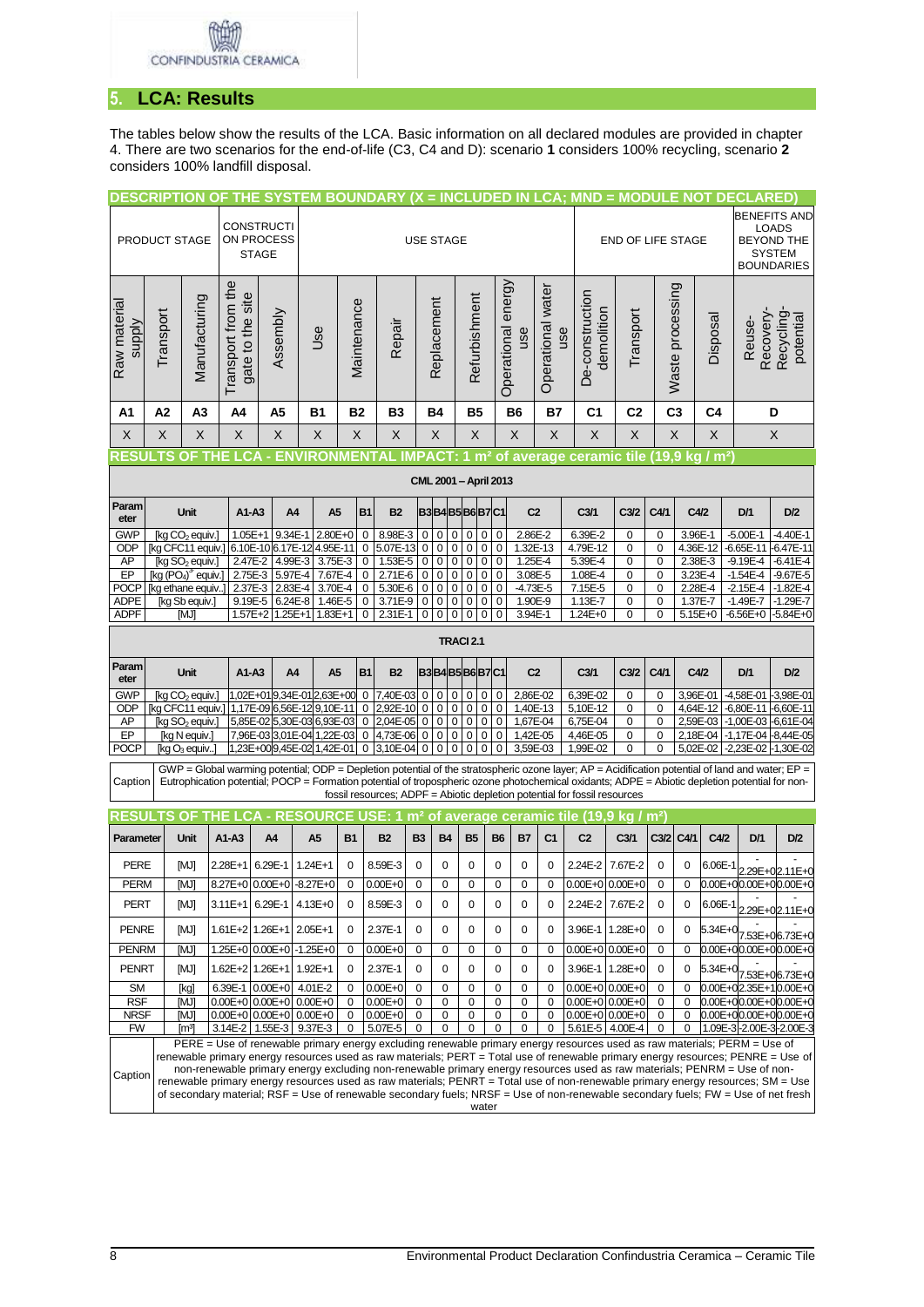

|                   | RESULTS OF THE LCA – OUTPUT FLOWS AND WASTE CATEGORIES: 1 m <sup>2</sup> of average ceramic tile (19,9                  |                         |                         |                |           |                                                                                                                                  |           |           |                |           |           |                |                      |                     |           |          |      |                                              |                                 |
|-------------------|-------------------------------------------------------------------------------------------------------------------------|-------------------------|-------------------------|----------------|-----------|----------------------------------------------------------------------------------------------------------------------------------|-----------|-----------|----------------|-----------|-----------|----------------|----------------------|---------------------|-----------|----------|------|----------------------------------------------|---------------------------------|
| kg/m <sup>2</sup> |                                                                                                                         |                         |                         |                |           |                                                                                                                                  |           |           |                |           |           |                |                      |                     |           |          |      |                                              |                                 |
| Parameter         | <b>Unit</b>                                                                                                             | $A1-A3$                 | A4                      | A <sub>5</sub> | <b>B1</b> | <b>B2</b>                                                                                                                        | <b>B3</b> | <b>B4</b> | <b>B5</b>      | <b>B6</b> | <b>B7</b> | C <sub>1</sub> | C <sub>2</sub>       | C <sub>3/1</sub>    | C3/2 C4/1 |          | C4/2 | D/1                                          | D/2                             |
| <b>HWD</b>        | [kg]                                                                                                                    | 2.06E-4 8.15E-7         |                         | $1.31E - 5$    | $\Omega$  | 5.84E-5                                                                                                                          | 0         | 0         | 0              | $\Omega$  | $\Omega$  | $\mathbf 0$    |                      | 2.99E-8 5.39E-8     | $\Omega$  | $\Omega$ |      |                                              | 1.22E-7l-7.96E-8l-4.50E-8       |
| <b>NHWD</b>       | [kg]                                                                                                                    | 7.53E-1                 | 9.46E-4 1.53E+0         |                | $\Omega$  | 7.86E-4                                                                                                                          | 0         | $\Omega$  | 0              | $\Omega$  | $\Omega$  | $\Omega$       |                      | 3.32E-5 5.50E-4     | $\Omega$  | $\Omega$ |      | $2.47E+1$ <sub>1.01</sub> $E+0$ <sup>*</sup> | $-7.16E-3$                      |
| <b>RWD</b>        | [kg]                                                                                                                    |                         | 4.61E-3 2.53E-5 5.39E-4 |                | $\Omega$  | 2.68E-6                                                                                                                          | $\Omega$  | $\Omega$  | 0              | $\Omega$  | $\Omega$  | $\mathbf 0$    | 5.66E-7              | $1.89E - 5$         | $\Omega$  | $\Omega$ |      | 7.45E-5I-3.89E-4I-3.53E-4                    |                                 |
| <b>CRU</b>        | [kg]                                                                                                                    | 0.00E+010.00E+011.84E-1 |                         |                | $\Omega$  | $0.00E + 0$                                                                                                                      | $\Omega$  | $\Omega$  | 0              | $\Omega$  | $\Omega$  | $\Omega$       |                      | $0.00E + 0.00E + 0$ | $\Omega$  | 0        |      |                                              | $0.00E + 0.00E + 0.00E + 0.00E$ |
| <b>MFR</b>        | [kg]                                                                                                                    | 0.00E+0 0.00E+0 1.62E-1 |                         |                | $\Omega$  | $0.00E + 0$                                                                                                                      | $\Omega$  | $\Omega$  | 0              | $\Omega$  | $\Omega$  | $\Omega$       | $0.00E + 0.247E + 1$ |                     | $\Omega$  | $\Omega$ |      |                                              | $0.00E + 0.00E + 0.00E + 0.00E$ |
| <b>MER</b>        | [kg]                                                                                                                    | $0.00E+0.00E+0.00E+0$   |                         |                | $\Omega$  | $0.00E + 0$                                                                                                                      | $\Omega$  | $\Omega$  | 0              |           | $\Omega$  | $\Omega$       |                      | $0.00E + 0.00E + 0$ | 0         | $\Omega$ |      |                                              | $0.00E + 0.00E + 0.00E + 0.00E$ |
| <b>EEE</b>        | [MJ]                                                                                                                    | 0.00E+0 0.00E+0 5.60E-1 |                         |                | $\Omega$  | $0.00E + 0$                                                                                                                      | $\Omega$  | 0         | 0              | 0         | 0         | 0              |                      | $0.00E + 0.00E + 0$ | $\Omega$  | 0        |      |                                              | $0.00E + 0.00E + 0.00E + 0.00E$ |
| EET               | [MJ]                                                                                                                    | 0.00E+0 0.00E+0 1.04E+0 |                         |                | $\Omega$  | $0.00E + 0$                                                                                                                      | $\Omega$  | 0         | 0              | $\Omega$  | $\Omega$  |                |                      | $0.00E + 0.00E + 0$ | 0         | $\Omega$ |      |                                              | $0.00E + 0.00E + 0.00E + 0.00E$ |
| Caption           | HWD = Hazardous waste disposed; NHWD = Non-hazardous waste disposed; RWD = Radioactive waste disposed; CRU = Components |                         |                         |                |           | for re-use; MFR = Materials for recycling; MER = Materials for energy recovery; EEE = Exported electrical energy; EEE = Exported |           |           | thermal energy |           |           |                |                      |                     |           |          |      |                                              |                                 |

## **6. LCA: Interpretation**

A1-A3 are the modules with the majority of the impacts. Overall, most of the impact categories are dominated by energy processes and raw materials consumption for ceramic mixtures.

Global warming potential (**GWP**), into A1-A3 modules, is generated by energy process for 70% and by raw materials for 18%.

Energetic consumption impact also on abiotic fossil depletion (**ADPEf**) for about 61%.

The ozone layer depletion (**ODP**) is driven by the raw materials extraction for 37%, 33% by energy (mainly electricity) and 16% by the glazes.

Eutrophication potential (**EP**) is distributed between energy consumption (20%) and extraction of raw material (13%), transport (14%) but also direct emission due to an atomize process for about 8%. Production of glazes and colorants for mixture results important for depletion of abiotic elements (**ADPe**) respectively for 84% and 9%, due to the production of natural elements like oxides of zinc, aluminum and lead.

Energy results are also important for **POCP** (46%).

## **7. Requisite evidence**

Ceramic is inert, therefore during the use stage, do not emit any pollutants or substances which are harmful to environment and health. For this reasons and according to PCR, evidence are not required because

**8. References**

## **Institut Bauen und Umwelt**

Institut Bauen und Umwelt e.V., Berlin(pub.): Generation of Environmental Product Declarations (EPDs); [www.ibu-epd.de](http://www.bau-umwelt.de/)

## **ISO 14025**

DIN EN ISO 14025:2011-10: Environmental labels and declarations — Type III environmental declarations — Principles and procedures

## **EN 15804**

EN 15804:2012-04+A1 2013: Sustainability of construction works — Environmental Product Declarations — Core rules for the product category of construction products

The following figures (refer to 1 year of use and end-oflife Scenario 1) show how impacts are distributed between the phases considered in this EPD:





they are not relevant for this product group.

## **IBU PCR Part A:2016-18-03 V1.4**

Product Category Rules for Building-Related Products and Services.

Part A: Calculation Rules for the Life Cycle Assessment and Requirements on the Background Report.

#### **IBU PCR Part B:2014-07-04 V1.6**

Product Category Rules for Building-Related Products and Services.

Part B: Requirements on the EPD for Ceramic tiles and panels

## **GaBi 7**

Life cycle assessment software and database, by thinkstep AG, Leinfelden-Echterdingen, 2016 [\(http://documentation.gabisoftware.com/\)](http://documentation.gabisoftware.com/).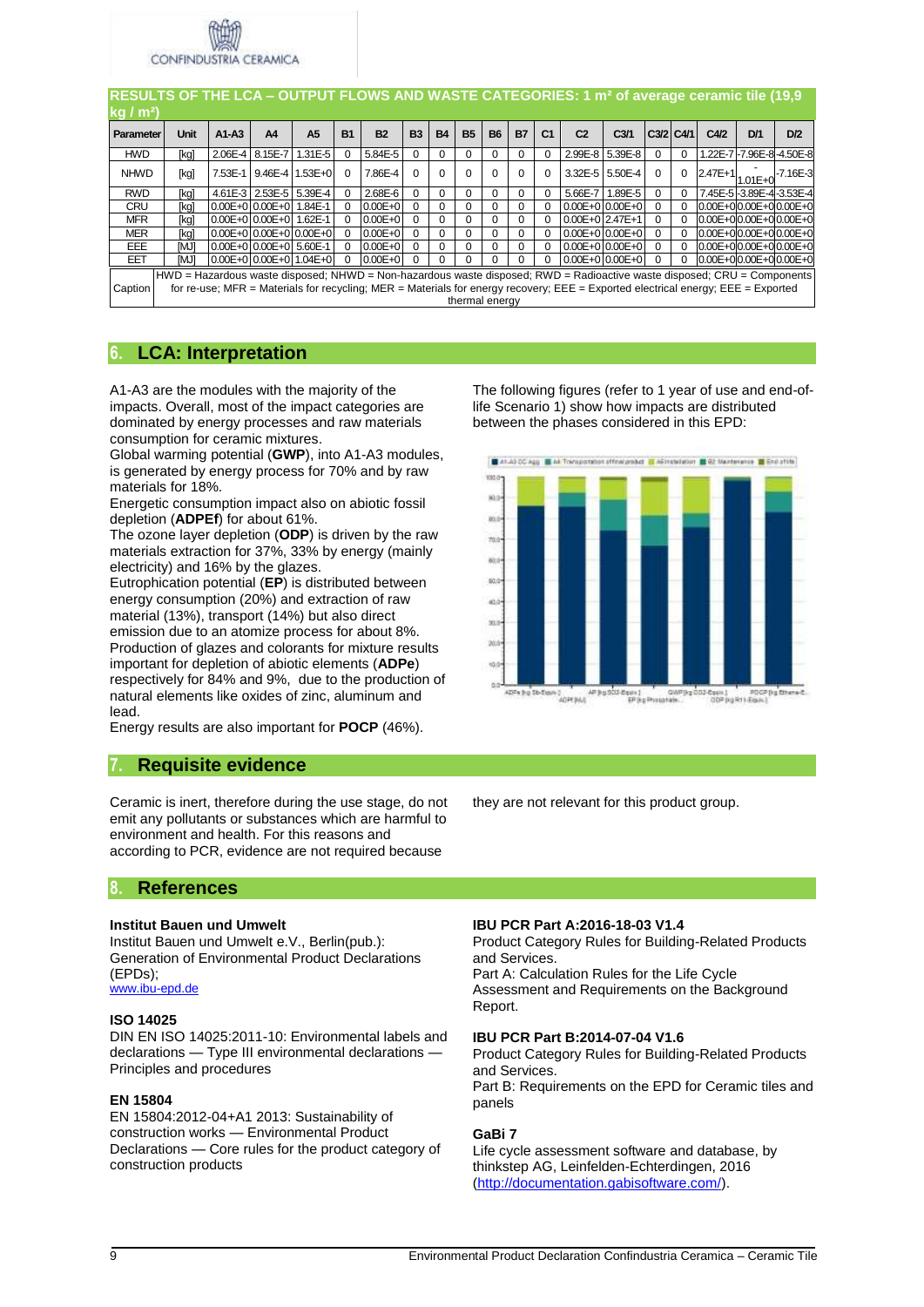

## *Product Category Rules (PCR), Ceramic Tiles, CET PCR 2014-06-23*

*European Ceramic Tile Manufacturers' Federation, Brussels* 

## *Ceramic of Italy*

Ceramics of Italy is the collective label of the Italian ceramic industry (tiles, sanitaryware and tableware). It stands for tradition, quality, innovation and creativity as well as for a guarantee of Made in Italy production. Ceramics of Italy, promoted by Confindustria Ceramica – the Italian association of ceramics – is a registered trademark of Edi.Cer. SpA, the organizer of Cersaie, the most important international exhibition of ceramic tile and bathroom furnishings held every year in Bologna, Italy (www.cersaie.it)**.**

## **BNB 2011**

BBSR table "useful lives of components for Life Cycle Analysis by BNB ", Federal Institute for Building, Urban Affairs and Spatial Development, Division II

Sustainable Building; available online at http://www.nachhaltigesbauen.de/baustoffundgebaeudedaten/ useful lives-of-bauteilen.html; stand 12/2015

## *Ceramic Glaze Handbook, materials, techniques, formulas*

*Marc Burleson, Lark Books, 2003* 

## **US GBC**

US Green Building Council, Leed v3, 2009, Whole building life cycle assessment. LEED BD&C v4 (LEED Building Design & Construction).

**Perry's Chemical Engineers' Handbook** Don Green, Robert Perry, 8th edition, 13 November 2007,

## **ISO 9001 (current version)**

Quality management systems Requirements

## **ISO 50001 (current version)**

Energy Management System

**ISO 14001 (current version)** Environmental Management System

**EMAS (current version)** EU Eco-Management and Audit Scheme

#### **OHSAS 18001 (current version)** Occupational Health and *Safety* Assessment

**ECOLABEL (current version)** Product Certification, Labeling system for services and consumer products

#### **EUROSTAT 2013**  Waste statistic

## **ELCD FEFCO**

European Database for Corrugated Board Life Cycle Studies by the European Corrugated Packaging Association, 2012

## **EUROPEAN WASTE CATALOGUE AND HAZARDOUS WASTE LIST**

European List of Waste (Commission Decision 2000/532/EC) and Annex III to Directive 2008/98/EC.

## **DIN EN ISO 15686, 2011-05**

Buildings and constructed assets - Service life planning

## **2009/607/EC: Commission Decision**

Decision of 9 July 2009 establishing the ecological criteria for the award of the Community eco-label to hard coverings (notified under document C(2009) 5613)

#### *This industry-wide EPD was facilitated by Confindustria Ceramica and refers to the production of the following companies:*

A.R.P.A. Azienda Rivesimenti Pavimenti Affini SPA ABK GROUP INDUSTRIE CERAMICHE SPA ALFREDO SALVATORI SRL ALTAECO SPA ANTICA CERAMICA RUBIERA SRL ANTICHE FORNACI D'AGOSTINO SRL BOXER SRL CASALGRANDE-PADANA SPA CE.SI. CERAMICA DI SIRONE SRL CEDIR CERAMICHE DI ROMAGNA SPA CERAMICA ALTA SOC. COOP CERAMICA DE MAIO FRANCESCO SRL CERAMICA DEL CONCA SPA CERAMICA FONDOVALLE SPA CERAMICA INCONTRO SRL CERAMICA MANDRIO CORREGGIO CMC SPA CERAMICA SANT'AGOSTINO SPA CERAMICA VALSECCHIA SPA CERAMICA VIETRI ANTICO SRL CERAMICHE ASCOT SPA CERAMICHE ATLAS CONCORDE SPA CERAMICHE BRENNERO SPA CERAMICHE CAESAR SPA CERAMICHE CCV CASTELVETRO SPA con socio unico CERAMICHE DAYTONA CERAMICHE GARDENIA ORCHIDEA SPA CERAMICHE GRAZIA SPA CERAMICHE MAC 3 SRL CERAMICHE MARCA CORONA SPA CERAMICHE MARINER SPA CERAMICHE MOMA SPA CERAMICHE REFIN SPA CERAMICHE SAN NICOLA SRL CERAMICHE SERRA SPA CERAMICHE SETTECENTO VALTRESINARO SPA CERINDUSTRIES SPA CIPA GRES SPA COEM SPA COOPERATIVA CERAMICA D'IMOLA S.c. COTTO PETRUS SRL DADO CERAMICA SRL DECORATORI BASSANESI SRL DOMUS LINEA SRL ELIOS CERAMICA SPA EMILCERAMICA SRL - a Socio Unico ETRURIA Design SRL FARO CERAMICHE SRL FINCIBEC SPA FLORIM CERAMICHE SPA FORME 2000 SRL FRANCO PECCHIOLI CERAMICA FIRENZE SRL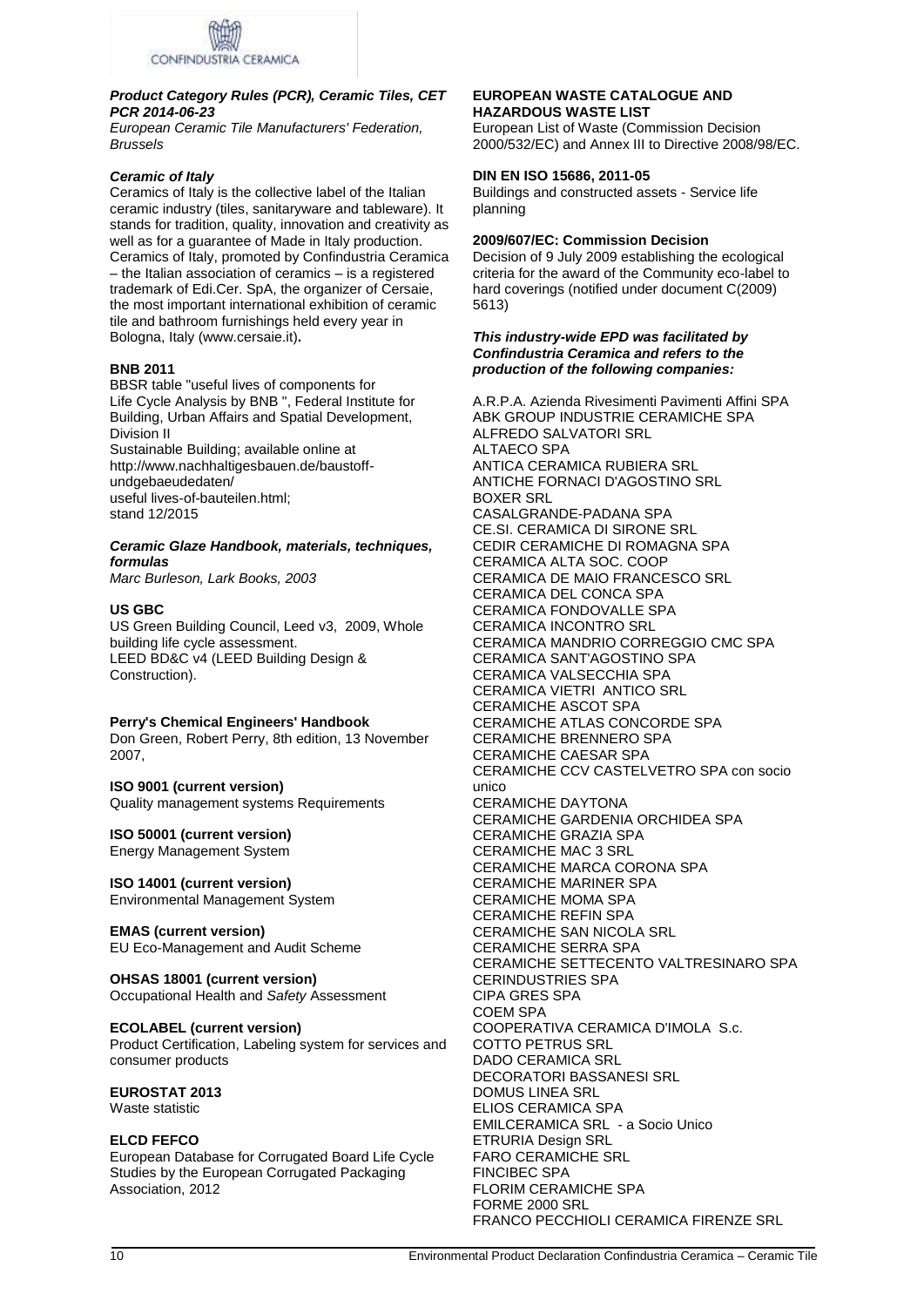# CONFINDUSTRIA CERAMICA

GAMBINI GROUP SPA GAMMA DUE SPA GIGACER SPA GIOVANNI DE MAIO SRL GOLD ART CERAMICA SPA GRUPPO BETA SPA GRUPPO CERAMICHE GRESMALT SPA GRUPPO CERAMICHE RICCHETTI SPA GRUPPO ROMANI SPA IL CAVALLINO CERAMICA ARTISTICA INDUSTRIE CERAMICHE PIEMME SPA INDUSTRIE COTTO POSSAGNO SPA INDUSTRIE MATILDICHE SRL ITA Industrial Tiles Achievements S.p.A. - a Socio Unico ITALGRANITI GROUP SPA KERADOM SRL KERITALY SPA LA FABBRICA SPA LAMINAM SPA MARAZZI GROUP SRL - a Socio Unico

MENESTRELLO CERAMICHE SRL Unico Socio MIRAGE GRANITO CERAMICO SPA NOVABELL SPA CERAMICHE ITALIANE NUOVA RIWAL CERAMICHE SRL NUOVOCORSO SPA OSCAR FOR PORCELAIN AND CERAMIC PRODUCTION SRL PANARIAGROUP INDUSTRIE CERAMICHE SPA RONDINE SPA SAN VALENTINO MANIFATTURE CERAMICHE SPA SANTA MARIA SRL SAVOIA ITALIA SPA SAXA GRES SPA - a Socio Unico SICHENIA GRUPPO CERAMICHE SPA SICIS SRL - A SOCIO UNICO SIMA CERAMICHE SRL TAGINA CERAMICHE D'ARTE SPA TARGET SRL TONALITE SPA TUSCANIA SPA